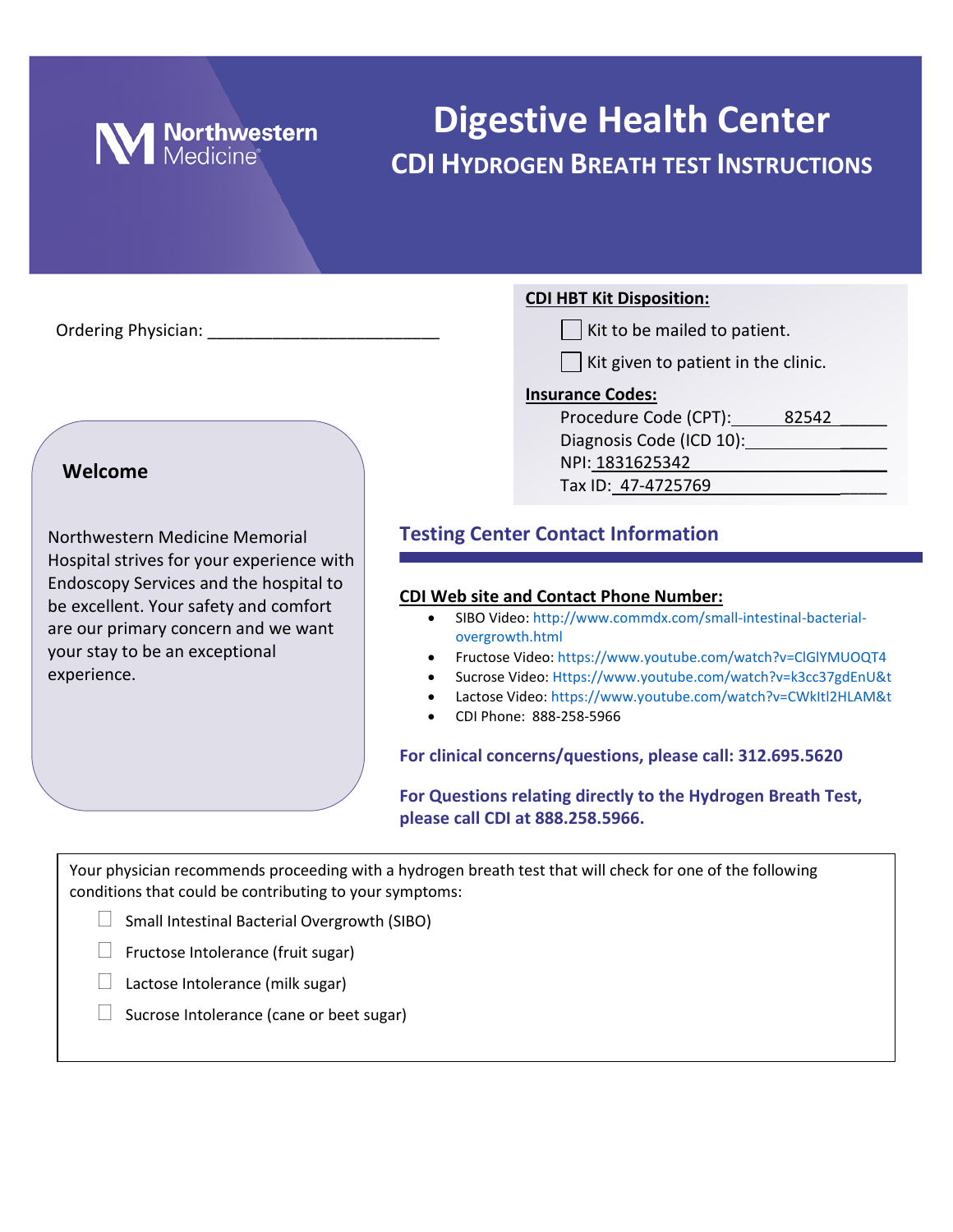# **M** Northwestern

## **About your test**

We utilize an outside vendor called Commonwealth Diagnostics International (CDI) to administer this test in the comfort of your own home.

Our office will submit the order to CDI, CDI will ship the breath test kit to your home in approximately 1 week, and you can complete at home on your own schedule. They will include instructions in the kit, call you around the time of delivery to review the kit instructions, and ask if you have any questions. However, you are encouraged to visit CDI's website and review some of the information/video ahead of time as there are detailed preparation instructions for this test. If you have any questions regarding the test or instructions, please call CDI at the number provided below.

| <b>Timeline</b>                                         | <b>Procedure Preparation</b>                                                                                                                                                                                                                                                         |  |  |
|---------------------------------------------------------|--------------------------------------------------------------------------------------------------------------------------------------------------------------------------------------------------------------------------------------------------------------------------------------|--|--|
| <b>30 DAYS</b><br><b>BEFORE THE</b><br><b>PROCEDURE</b> | $\triangleright$ Avoid antibiotic use for 4 weeks prior to this test.                                                                                                                                                                                                                |  |  |
| <b>7 DAYS</b><br><b>BEFORE THE</b><br><b>PROCEDURE</b>  | $\triangleright$ Please stop taking your laxatives and pro-motility drugs (i.e. Reglan, metoclopramide,<br>domperidone, cisapride, and bethanechol).                                                                                                                                 |  |  |
| <b>3 DAYS</b><br><b>BEFORE THE</b><br><b>PROCEDURE</b>  | $\triangleright$ Please contact your insurance company to verify coverage and if you will have any out of<br>pocket costs, or precertification requirements. Please see the insurance/billing handout<br>for more information on billing, coding, and potential out-of-pocket costs. |  |  |
| <b>THE DAY</b>                                          | <b>Diet Instructions:</b>                                                                                                                                                                                                                                                            |  |  |
| <b>BEFORE THE</b>                                       | Beginning 24 hours before your test, follow the following dietary recommendations:<br>➤                                                                                                                                                                                              |  |  |
| <b>PROCEDURE</b>                                        | o Permitted foods: baked/broiled seafood, chicken, turkey, lean beef, lean pork, eggs,<br>plain steamed white rice, plain coffee or tea (no sugar, cream or milk).                                                                                                                   |  |  |
|                                                         | $\circ$ AVOID these foods: Grain products (bread/pasta), fruits, fruit juices, sugar (in any<br>form), all dairy products, vegetables, nuts, seeds, beans, sodas, and any beverage<br>containing alcohol.                                                                            |  |  |
|                                                         | Do not eat for 12 hours before taking this test.<br>➤                                                                                                                                                                                                                                |  |  |
|                                                         | You may drink water during the 12 hour fast.<br>➤                                                                                                                                                                                                                                    |  |  |
| <b>THE DAY OF</b>                                       | Do not smoke at any point on the day of the test.<br>≻                                                                                                                                                                                                                               |  |  |
| <b>YOUR</b><br><b>PROCEDURE</b>                         | Do not sleep or exercise for at least 1 hour prior to the test or at any time during the test.<br>$\blacktriangleright$                                                                                                                                                              |  |  |